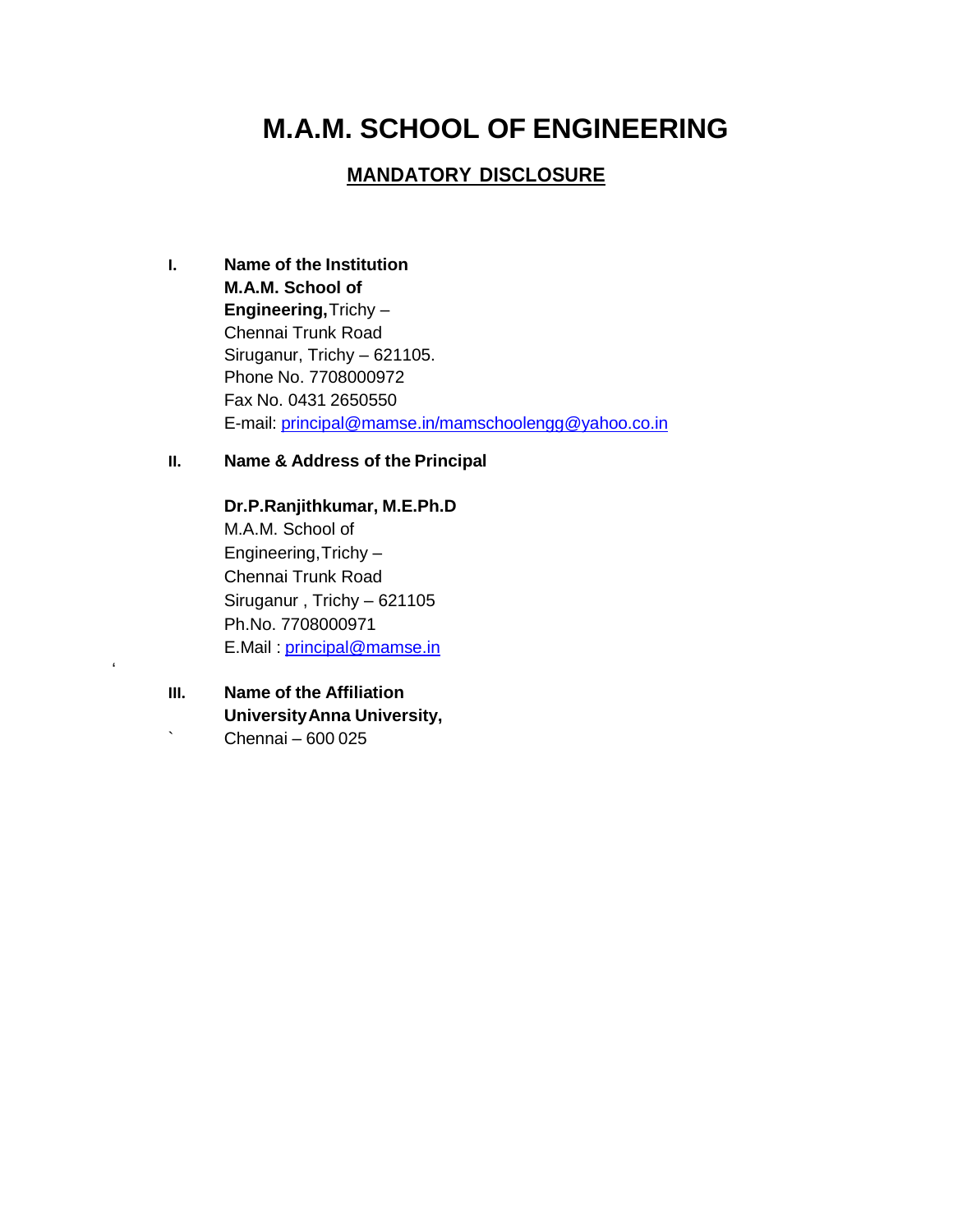### **IV. GOVERNANCE**

Members of the Board and their background

**Trust Name:** Maluk Educational Health and Charitable Trust

### **Type of Organisation:** Trust

**Address:** 49, Raja Colony, Collector office road, Trichy- 620001.

1) Members of Trust

| SI.No            | <b>Nam</b>           | <b>Position</b>        |
|------------------|----------------------|------------------------|
|                  | е                    |                        |
| 1.               | Mr.M.Abdul Majedu    | Chairman               |
| 2.               | Mr.M.A.Mohamed Nizam | Secretary              |
| $\overline{3}$ . | Mrs.M.A.Saburnisa    | <b>Trustee</b>         |
| 4.               | Dr.M.A.Maluk Mohamed | <b>Joint Secretary</b> |
| 5.               | Mrs.M.A. Fathima     | <b>Trustee</b>         |
| 6.               | Mr.M.A.Peer Mohamed  | <b>Trustee</b>         |
| 7 <sup>1</sup>   | Dr.M.A.Mohamed Niaz  | <b>Trustee</b>         |

## **1. Governing Council Composition**

| S.No | <b>Name</b>                                                                      | <b>Category</b>                    | <b>Position</b>     |
|------|----------------------------------------------------------------------------------|------------------------------------|---------------------|
| 1    | Al Haj M.A.Peer Mohamed                                                          | Trustee/MAMSE,                     | Chairman            |
| 2    | Prof.Dr.R.Jagannathan,<br>Former Vice Chancellor,<br>Middle East University, UAE | Educationist                       | Vice Chairman       |
| 3    | Dr.P.Ranjith Kumar                                                               | Principal/MAMSE                    | Member<br>Secretary |
| 4    | Mr.V. Kamaraja, Former DGP, Haryana.                                             | Committee member                   | Member              |
| 5    | Shri.T.A. Punithan                                                               | Advocate, Trichy.                  | Member              |
| 6    | Dr.T.Senthil Kumar                                                               | Dean, AUT-BIT<br>Campus.           | Member              |
| 7    | Dr.V.Anandha Krishnan                                                            | Asst.Proff., NIT<br>Campus, Trichy | Member              |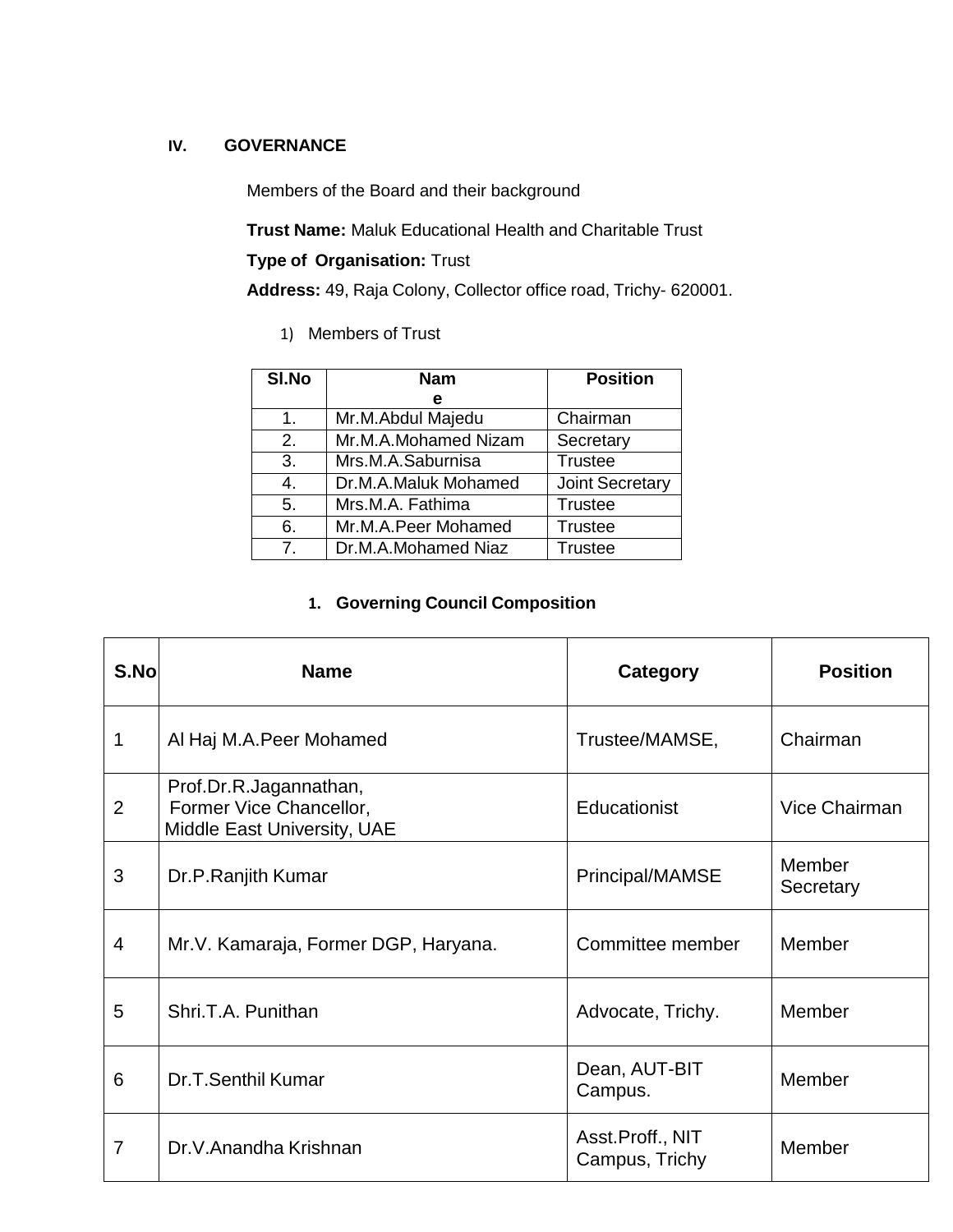| 8                | Dr.S. Madhu                                                                                    | <b>Rtd Scientist, CECRI</b><br>Karaikudi.     | Member |
|------------------|------------------------------------------------------------------------------------------------|-----------------------------------------------|--------|
| $\boldsymbol{9}$ | Shri. Ranjith Rangan<br>Proprietor, Fourth Ventures.                                           | Industrialist                                 | Member |
| 10               | Dr.K.Chandrasekar/HOD AERO, MAMSE                                                              | Associate<br>Professor/AERO, MAM<br><b>SE</b> | Member |
| 11               | Mr.V.Ramachandran<br>General ManagerKothari<br>Sugars, Trichy                                  | Industrialist                                 | Member |
| 12               | Mr.S.Gopalakrishnan<br>Technical Manager, Hi Tech ARAI,<br>Trichy                              | Industrialist                                 | Member |
| 13               | Mr.N.Kanagasabapathy<br>Managing Director, RK Metals,<br>Trichy.                               | Industrialist                                 | Member |
| 14               | Mr.K.Shankar Architect, Trichy                                                                 | Architect                                     | Member |
| 15               | Mr.N. Venkatnarayanan Auditor, Trichy                                                          | Auditor                                       | Member |
| 16               | Mr.G.Muralidharan<br><b>Managing Director</b><br><b>G.K Industrial Park</b>                    | Industrialist                                 | Member |
| 17               | Mr.S.Ananthakrishnan,<br><b>Managing Director</b><br><b>Ceeyes Metal Reclamination Pvt Ltd</b> | Industrialist                                 | Member |
| 18               | Director, Tamilnadu State Government                                                           | Ex-officio                                    | Member |
| 19               | Director, Directorate of Technical Education                                                   | Ex-officio                                    | Member |
| 20               | Director, AICTE SRO                                                                            | Ex-officio                                    | Member |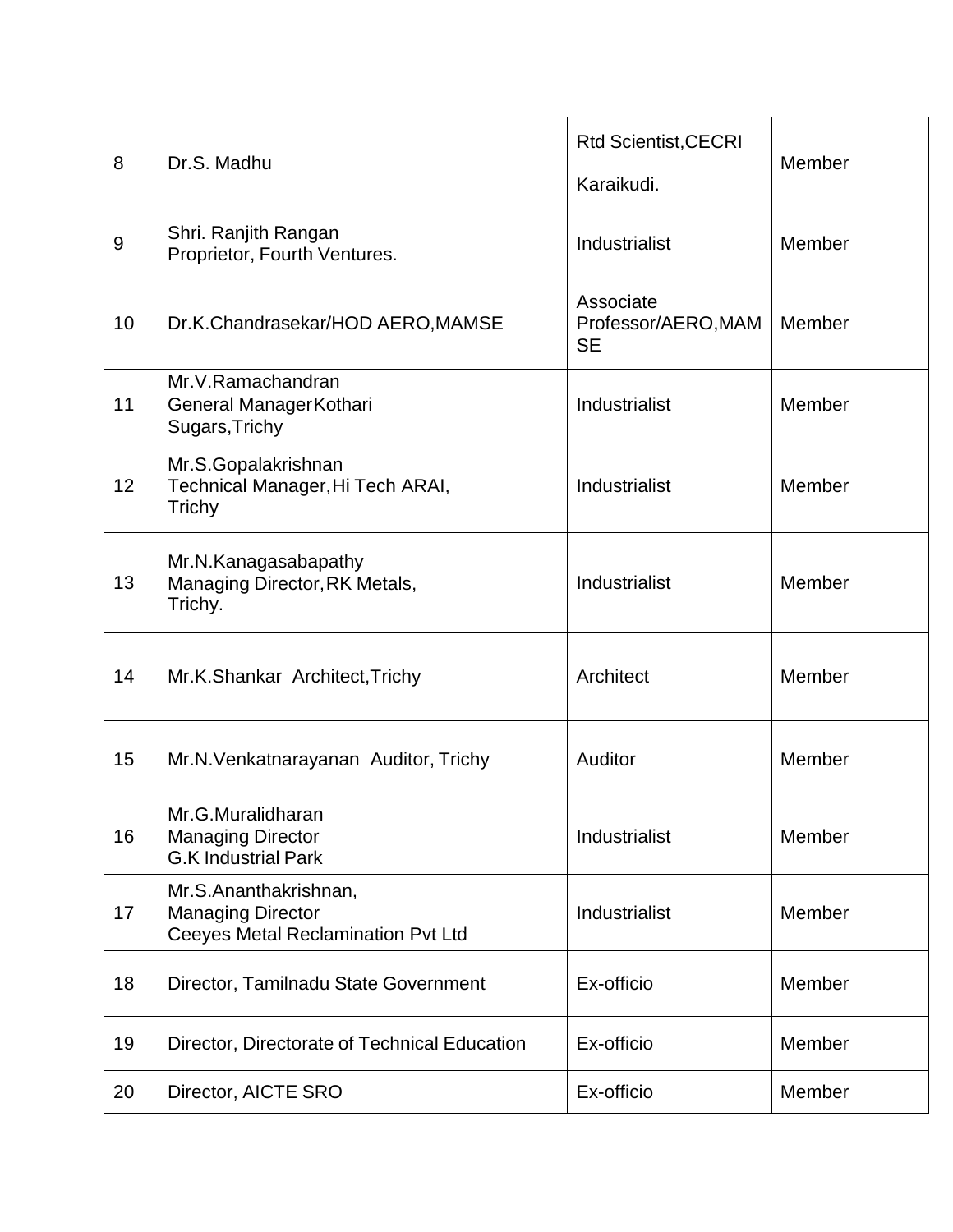# **ORGANISATION CHART & PROCESS**

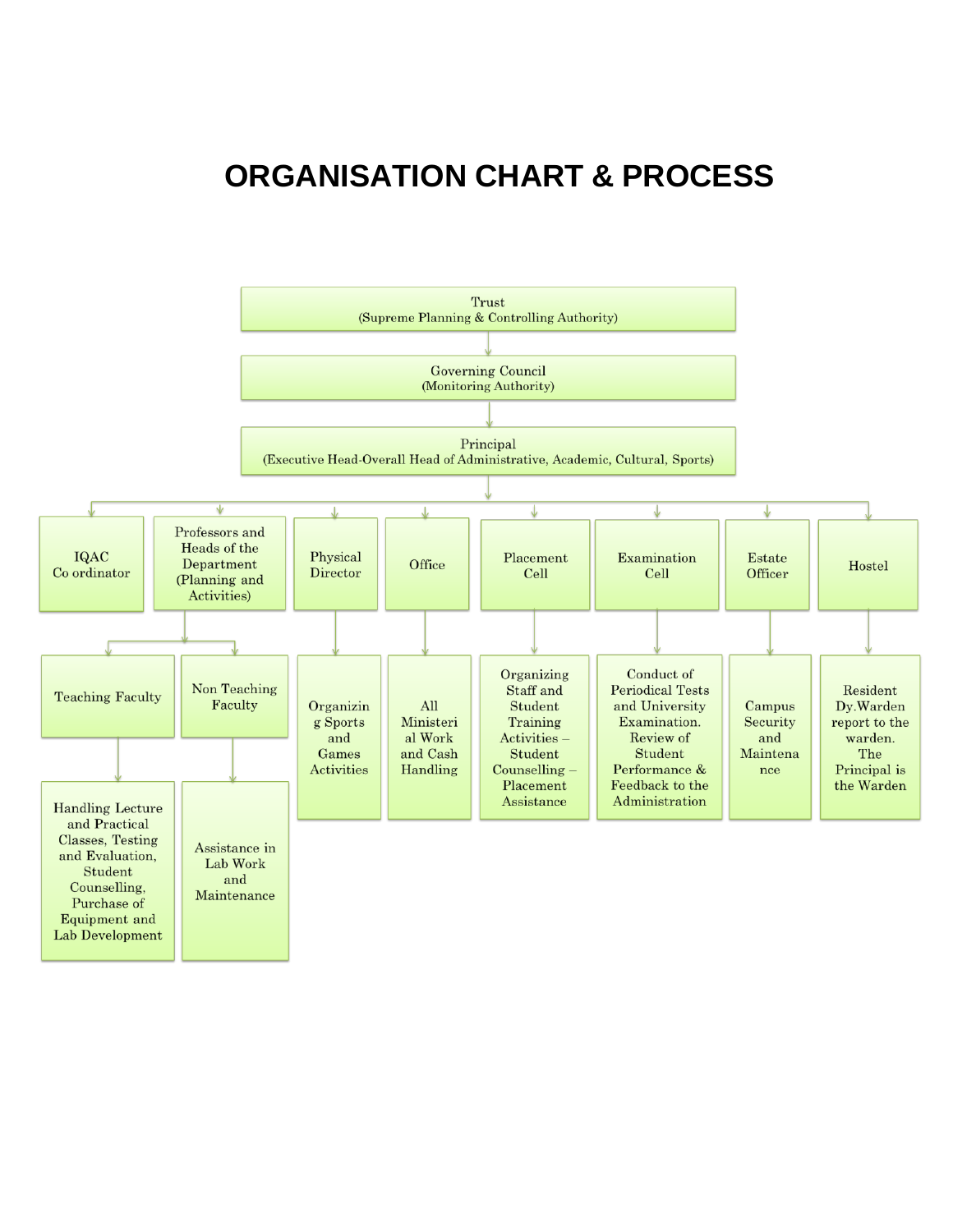- Frequency of the Board Meetings and Academic Advisory Body Once in a year
- Nature and Extent of involvement of faculty and students in academicaffairs/improvements
- Mechanism/Norms & Procedure for democratic / good Governance
- Student Feedback on institutional Governance / faculty performance
- Grievance redressal mechanism for faculty staff and students

Faculty members are involved in all Academic affairs. They are members of the academic council, Advisory bodies. For each class a faculty member is the class coordinator to monitor the academic progress of the students. There is a faculty advisor for each group of 15 students.

Faculties are involved not only in teaching but also for career development of the students. Before taking any decisions on academic matters and matters related to the students, class committee consisting of students are consulted and there is a feedback system by students about the teachers. There is an appellate council consisting of senior professors to consider the appeals made by the students and redress their difficulties and grievances if any.

### **V. Programmes**

| SI.No          | <b>Degree</b> | <b>Branch</b>                                    |  |  |  |  |  |
|----------------|---------------|--------------------------------------------------|--|--|--|--|--|
|                |               |                                                  |  |  |  |  |  |
| 1 <sub>1</sub> | B.E.          | <b>Aeronautical Engineering</b>                  |  |  |  |  |  |
| 2.             | B.E.          | <b>Computer Science and Engineering</b>          |  |  |  |  |  |
| 3.             | B.E.          | <b>Electronics and Communication Engineering</b> |  |  |  |  |  |
| 4.             | B.E.          | <b>Electrical and Electronics Engineering</b>    |  |  |  |  |  |
| 5.             | B.E.          | <b>Mechanical Engineering</b>                    |  |  |  |  |  |
| 6.             | B.E.          | <b>Mechatronics Engineering</b>                  |  |  |  |  |  |
| 7 <sub>1</sub> | M.E.          | <b>Power Electronics &amp; Drives</b>            |  |  |  |  |  |
| 8.             | M.E.          | Computer Integrated manufacturing                |  |  |  |  |  |

❖ Name of the programmes approved by the AICTE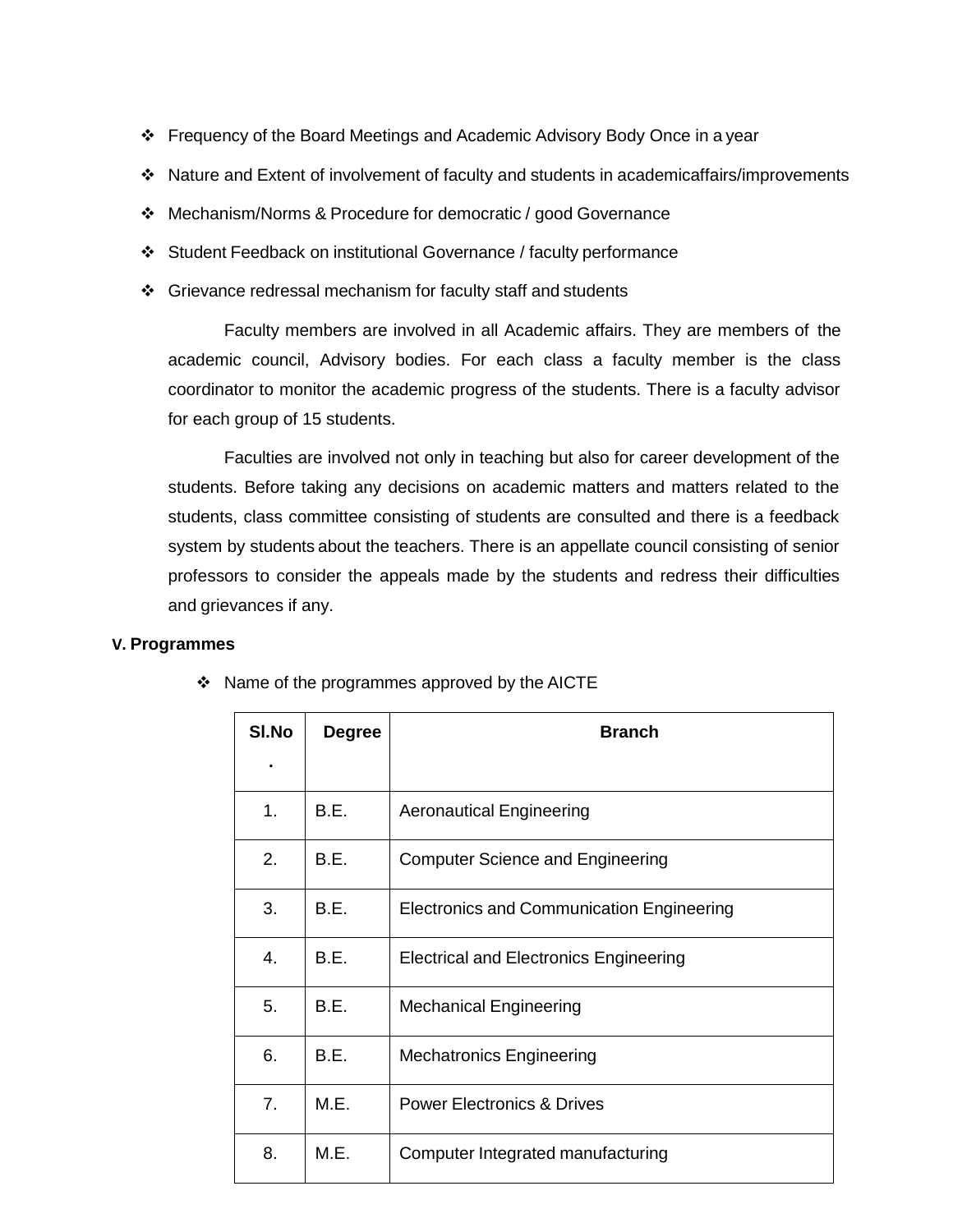| SI.       | <b>Degre</b> | Name of the Programme                               | <b>Number</b> | <b>Duration</b> | Fee                        |
|-----------|--------------|-----------------------------------------------------|---------------|-----------------|----------------------------|
| <b>No</b> | e            |                                                     | of Seats      |                 | S                          |
| 1.        | B.E.         | <b>Aeronautical Engineering</b>                     | 60            |                 |                            |
| 2.        | B.E.         | <b>Computer Science and Engineering</b>             | 60            |                 |                            |
| 3.        | B.E.         | <b>Electronics and Communication</b><br>Engineering | 60            | 4 years         |                            |
| 4.        | B.E.         | <b>Electrical and Electronics Engineering</b>       | 60            |                 | As per<br><b>TamilNadu</b> |
| 5.        | B.E.         | <b>Mechanical Engineering</b>                       | 120           |                 | <b>Governme</b><br>nt      |
| 6.        | B.E.         | <b>Mechatronics Engineering</b>                     | 60            |                 |                            |
| 7.        | M.E.         | <b>Power Electronics &amp; Drives</b>               | 9             | 2 years         |                            |
| 8.        | M.E.         | <b>Computer Integrated Manufacturing</b>            | 9             |                 |                            |

\* For each programme the following details are to be given:

Training and placement cell is available with

| SI.No | Nam<br>е     | <b>Designation</b>        | <b>Department</b>             |
|-------|--------------|---------------------------|-------------------------------|
| 1.    | Ms.P.Kavitha | Associate<br>Professor    | <b>Training and Placement</b> |
| 2.    | Ms.Harshitha | <b>Soft Skill Trainer</b> | <b>Training and Placement</b> |
| 4.    | Mr.Sugumar   | <b>Aptitude Trainer</b>   | <b>Training and Placement</b> |

 Name and duration of programme(s) having affiliation/collaboration with Foreign University(s)/Institutions(s) and being run in the same Campus along with status of theirAICTE approval. If there is foreign collaboration, give the following details:

### **NIL**

For each collaborative/affiliated programmed give the following :

### **Not Applicable**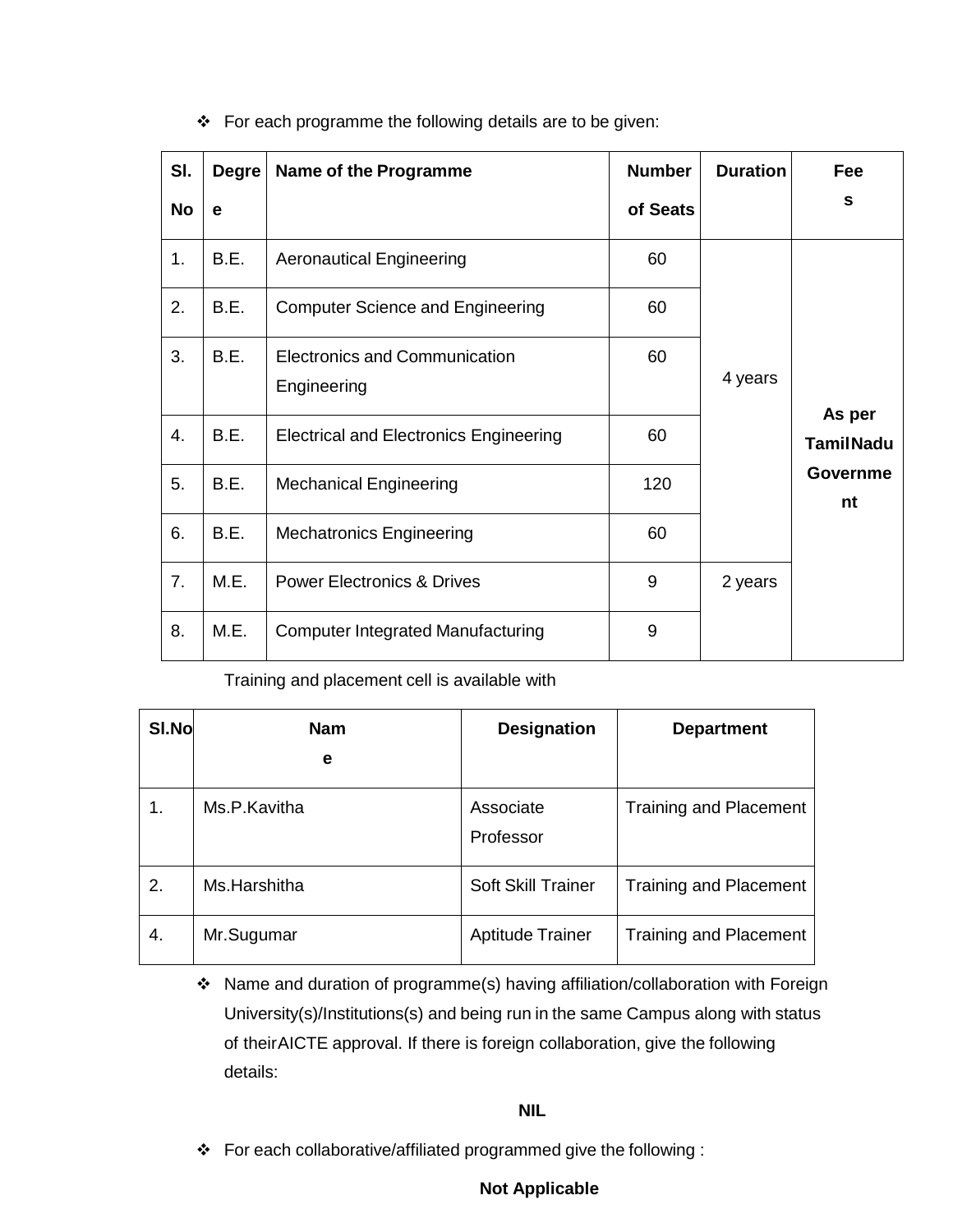**VI.** PROFILE OF DIRECTOR / PRINCIPAL WITH QUALIFICATIONS, TOTAL EXPERIENCE, AGE ANDDURATION OF EMPLOYMENT AT THE INSTITUTE CONCERNED.

| <b>Name</b>                                 | Dr.P.Ranjith kumar                                                                                      |                                                            |                    |  |  |  |
|---------------------------------------------|---------------------------------------------------------------------------------------------------------|------------------------------------------------------------|--------------------|--|--|--|
| Date of Birth                               | 04-04-1978                                                                                              |                                                            |                    |  |  |  |
| Age                                         | 44                                                                                                      |                                                            |                    |  |  |  |
| <b>Father Name</b>                          | Mr. Poovaraj                                                                                            |                                                            |                    |  |  |  |
| Date of Joining                             | 07-12-2010                                                                                              |                                                            |                    |  |  |  |
| <b>Experience</b>                           | 20                                                                                                      |                                                            |                    |  |  |  |
| <b>Telephone Number-Office</b>              | 0431-2910218                                                                                            |                                                            |                    |  |  |  |
| <b>Telephone Number</b><br><b>Residence</b> | 0431-2910218                                                                                            |                                                            |                    |  |  |  |
| <b>Fax Number</b>                           | 0431-2650550                                                                                            |                                                            |                    |  |  |  |
| <b>Mobile Number</b>                        | 7708000971                                                                                              |                                                            |                    |  |  |  |
| E.mail Id                                   | principal@mamse.in                                                                                      |                                                            |                    |  |  |  |
| <b>Residential Address</b>                  |                                                                                                         | 99, Sankar Nagar, Mangamma Nagar, Srirangam, Trichy-620006 |                    |  |  |  |
|                                             |                                                                                                         |                                                            |                    |  |  |  |
|                                             | <b>Degree</b>                                                                                           | <b>Specialization</b>                                      | <b>Class</b>       |  |  |  |
| <b>Educational Qualification</b>            | Ph.D.                                                                                                   | <b>Mechanical Engineering</b>                              | <b>First Class</b> |  |  |  |
|                                             | M.E.                                                                                                    | <b>Production Engineering</b>                              | <b>First Class</b> |  |  |  |
|                                             | <b>First Class</b><br>B.E.<br><b>Mechanical Engineering</b>                                             |                                                            |                    |  |  |  |
| Title of the Ph.D. Thesis                   | Investigation of Micro Turning of Electrode<br>Materialsin integrated multiprocess<br>micromachine Tool |                                                            |                    |  |  |  |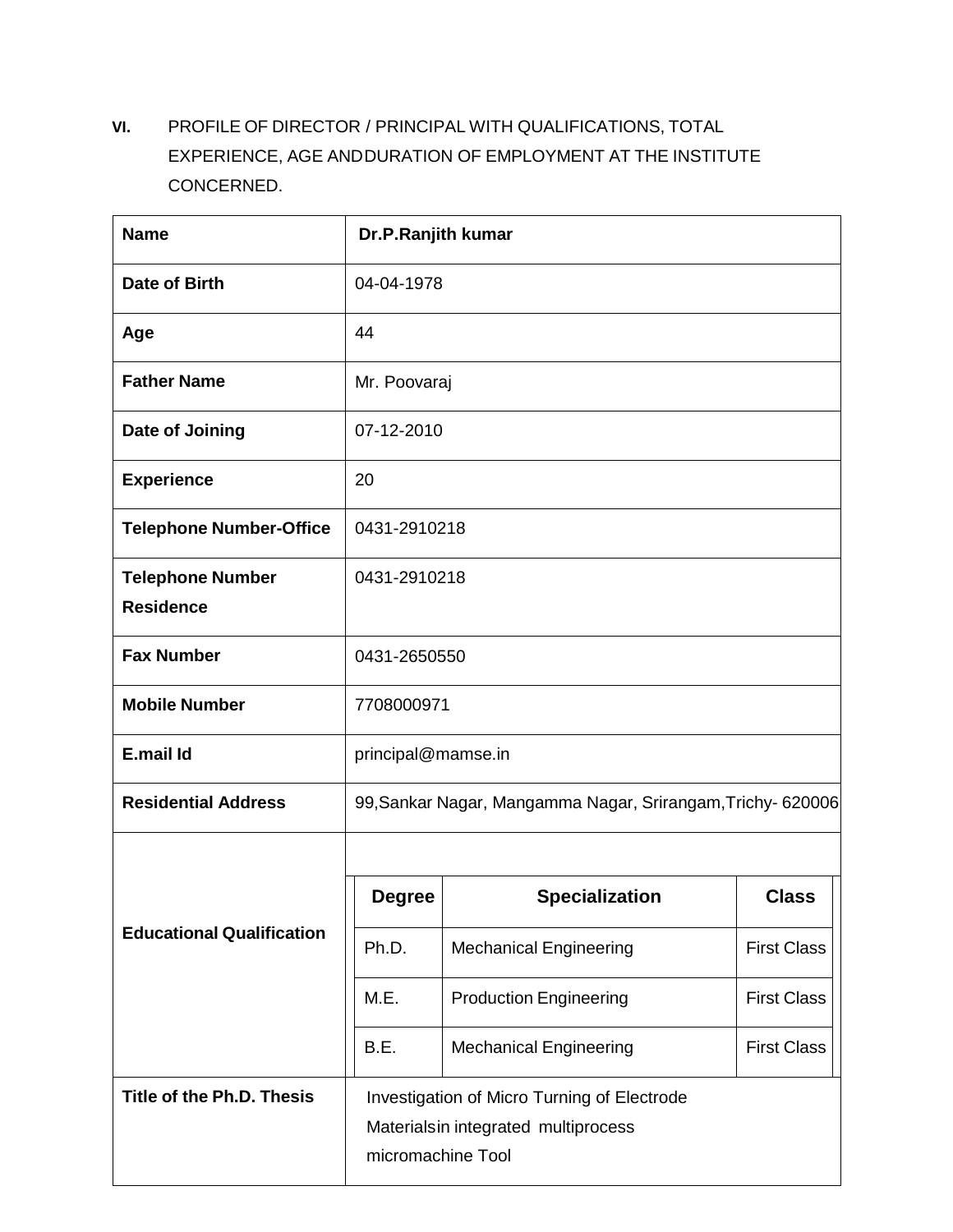

### MAM School of Engineering - 8121

## 4. Governing Council (2021-22)

| Name                                                     | <b>Position</b>     | Qualification                                          | Present Designation /<br>Occupation                                           | Telephone<br><b>Numbers</b> | Mobile No. | E-mail id                               | Address                                                                                                   |
|----------------------------------------------------------|---------------------|--------------------------------------------------------|-------------------------------------------------------------------------------|-----------------------------|------------|-----------------------------------------|-----------------------------------------------------------------------------------------------------------|
| Dr. madha a                                              | Members             | Ph.D.-Faculty of<br>Technology                         | rtil scientist                                                                |                             | 9094306420 | dramadhutbya<br>mus.non                 | 111 - karaikaudi<br>Sivagangal                                                                            |
| Dr. anandha krishnan v                                   | Members             | Ph.D.-Faculty of<br>Mechanical<br>Engineering          | Assistant professor                                                           |                             | 9042167599 | nanandakrishn<br>an@rediffmail<br>storm | nit - trichy-620015<br>Thiruchirappalli                                                                   |
| Dr. senthil kumar t                                      | Members             | Ph.D.-Faculty of<br>Mechanical<br>Engineering          | dean                                                                          | 0431 - 2407946              | 9443267846 | kmtsenthil@g<br>mail.com                | 2,mainroad - trichy-620015<br>Thiruchirappalli                                                            |
| Mr. punithan ta                                          | Members             | OTHERS-mA-Others-<br>Bt.                               | Advocate                                                                      |                             | 9944480115 | adcocatepunit<br>han@gmail.co<br>m      | tap law office - karur bypass road -<br>620017<br>Thiruchirappalli                                        |
| Mr. runjith rungan                                       | Members             | B.E-HioMedical<br>Engineering                          | propertier fourth<br>ventures                                                 |                             | 9444631188 | rr@4thventure<br>com                    | fourth venture - 620015<br>Thiruchtrappalli                                                               |
| Mr. kamaraja v                                           | Members             | <b>B.Com-Commerce</b>                                  | former dgp govt af<br>haryana                                                 |                             | 0896789999 | kamaraja.v@g<br>mail.com                | 12 - haryana<br>Others-haryana                                                                            |
| Dr. jagannathan r                                        | Vice<br>Chairperson | <b>Ph.D.-Physics</b>                                   | former vice chancellor<br>middle east university                              |                             | 9444052426 | jagnn.r1@gma<br>il.com                  | 11 avadi - chemnai 600050<br>Tiruvallur                                                                   |
| Mr. ramachandrun v                                       | Mambers             | Ph.D.-Physics                                          | general manager                                                               |                             | 9965674447 | ktrengg@hckg<br>гоир.com                | kothari sugars,kattur - 620019<br>Thiruchirappalli.                                                       |
| Mr. kanagasabapathy =                                    | Members             | Ph.D.-Physics                                          | Managing director                                                             |                             | 9443142005 | rismetaltrichy<br>@gmail.com            | rk metal. thiruverumbur - 620013<br>Thiruchirappalli                                                      |
| Mr. gopulakrishnan a                                     | Momburs             | Ph.D.-Physics                                          | technical manager                                                             |                             | 9047034697 | gopalakrishna<br>n@hitecharai.<br>com   | hitech Arai pvt Itd.koothur, no 1<br>tolgate - 621216<br>Thiruchirappalli                                 |
| Dr. chandrasekaran k                                     | Members             | Ph.D.-Faculty of<br>Mechanical<br>Engineering          | <b>HOD AERO</b>                                                               |                             | 9942042664 | kchandrusekar<br>an1984@gmail<br>com    | 13 b ps nagar,south daranaliur-<br>tiruchirapail- 620008<br>Thiruchirappalli                              |
| <b>DE RANJITH KUMAR P</b>                                | Member<br>Secretary | Ph.D.-Others-<br>micromachining                        | <b>PRINCIPAL</b>                                                              | 0431 - 2910219              | 7708000972 | principal@ma<br>mse.in                  | 99 SANKAR NAGAR - MANGAMMA<br>NAGAR SRIBENGAM, TIRUCHIRAPPAL<br>LI-620006<br>Thiruchirappalli             |
| <b>Mr. SHANKAR K</b>                                     | Members             | B.E.-Others-<br>architecture                           | <b>ARCHITECT ENGINEER</b>                                                     | 0431 - 2910219              | 0443127469 | shankar@gmal<br><b>Lcom</b>             | C 68/1 V FIRST CROSS THILLAI<br>NAGAR - TIRUCHIRAPPALLI -17<br>Thiruchirappalli                           |
| Mr. VENKAT NARAYANAN N                                   | Members             | B.Com -Commerce                                        | <b>AUDITOR</b>                                                                | 043-2450622                 | 9345106541 | ennveen@yah<br>pacom                    | FLAT G RAGAVI APARTMENT<br>CHROMPET - CHENNAI 600044<br>Chennai                                           |
| Mr. PEER MOHAMED M.A.                                    | Members             | M.B.A - Master of<br><b>Business</b><br>Administration | <b>MALUK EDUCATIONAL</b><br>HEALTH AND<br><b>CHARITABLE TRUST</b>             | 0431 - 2910219              | 9994954320 | peer4914@ah<br>oo,com                   | 49 RAJA COLONY - COLLECTORS<br>OFFICE ROAD, TIRUCHIRAFPALLI-<br>620001<br>Thiruchirappalli                |
| <b>Mr. ANANTHAKRISHNAN S</b>                             | Members             | OTHERS-aa-Others-aa                                    | <b>MANAGING DIRECTOR</b><br><b>CEEYES METAL</b><br><b>RECLAMATION PVT LTD</b> | 0431 - 2500983              | 4312500903 | ananthakrishn<br>an@gmail.com           | PLOT NO 51 52, SIDCO INDUSTRIAL<br>ESTATE - TIRUCHIRAPPALLI-620015<br><b>Thiruchirappalli</b>             |
| Mr. MURALIDHARAN K.G                                     | <b>Members</b>      | <b>B.E.-Mechanical</b><br>Engineering                  | managing director<br>gkindustrial park pvt itd                                | 0431 - 2910622              | 9842412262 | gkm@gmuil.co<br>m                       | 30 chennal bye pass<br>road, mannarpuram, -<br>tiruchirappalli-620 020<br>Thiruchirappalli                |
| Dr. TAMIL NADU STATE GOVERNMENT<br>TSG                   | Members             | OTHERS-TSE-Others-<br><b>TSE</b>                       | <b>MEMBER</b>                                                                 | 044 - 2566556               | 4402566556 | webadmintn@<br>nicin                    | GOVT OF TAMILNADU, NAMMAKKAL<br>KAVIGNAR MAALIGAI - FORT<br>GEORGE ,CHENNAI 600 009<br>Chennai            |
| <b>Dr. DIRECTOR OF TECHNICAL</b><br><b>IDUCATION DTE</b> | <b>Members</b>      | OTHERS-DTE-Others-<br><b>DTE</b>                       | MEMBER                                                                        | 044-22351018                | 4422350525 | tae_dte@yaho<br>0.00.1n                 | DIRCTOR OF TECHNICAL<br>EDUCATION - GUNIDY, CHENNAI<br>Chennai                                            |
| r. DIRECTOR SRD                                          | <b>Members</b>      | OTHERS-AICTE-<br>Others-AICTE                          | DIRECTOR                                                                      | 044 - 20275650              | 4428279085 | aictesouth@et<br>hnet                   | ALL INDIA COUNCIL FOR<br><b>TECHNICAL</b><br>EDUCATION, NUKAMBAKKAM -<br><b>CHENNAI 600025</b><br>Chennai |

Dr.P.RANJIH HAMAR, M.E., Ph.D., PARTNCIPAL M.A.M. School of Engineering<br>Siruganur, Trichy-621 105.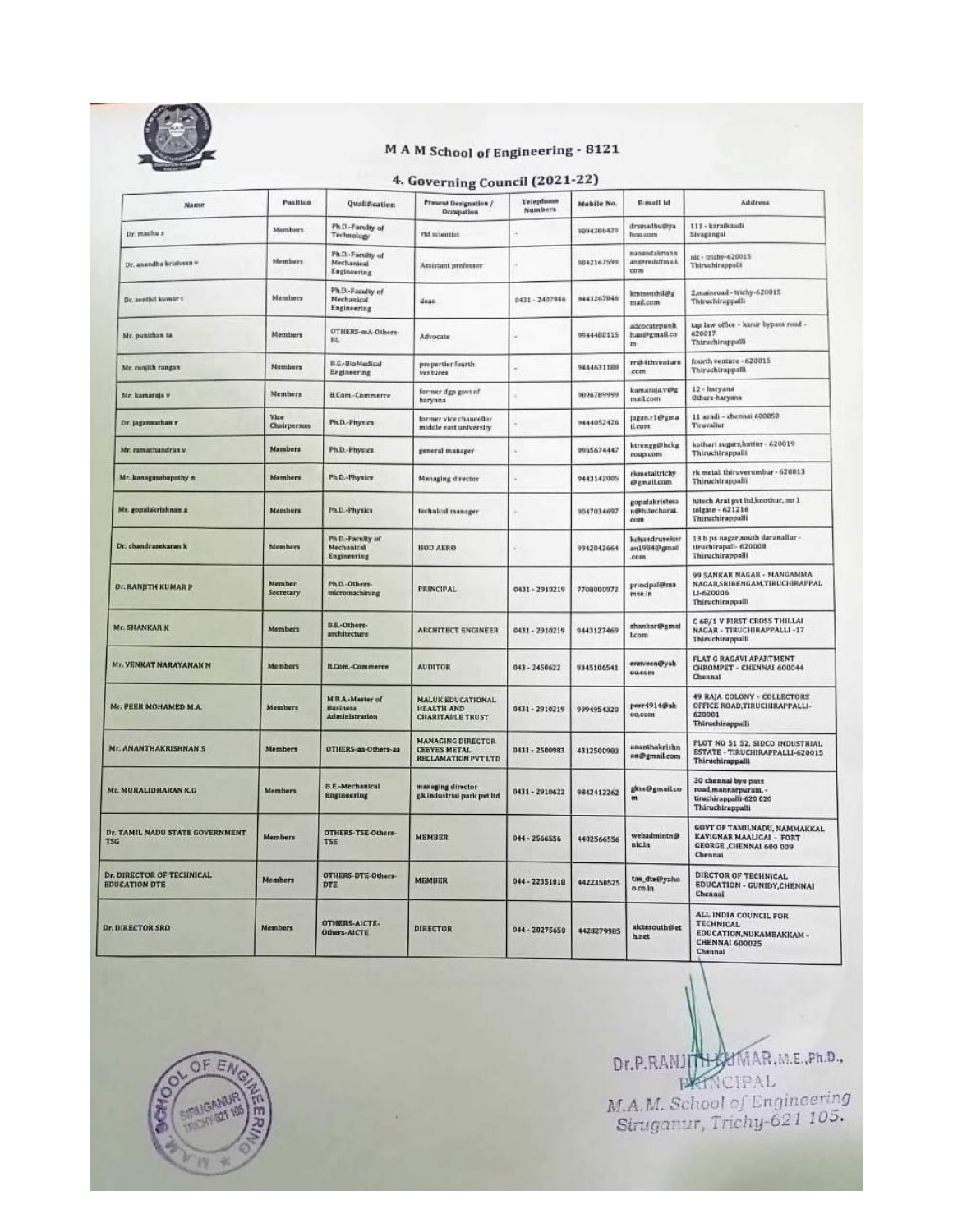

# M A M School of Engineering - 8121

6(ii). Anti-Ragging Squad(2021-22)

| Name                            | Position | Category                                                      | Present<br><b>Designation</b><br>Occupation | Telephone<br><b>Numbers</b> | Mobile<br><b>Numbers</b> | E-mail id                    | <b>Address</b>                                                                     |
|---------------------------------|----------|---------------------------------------------------------------|---------------------------------------------|-----------------------------|--------------------------|------------------------------|------------------------------------------------------------------------------------|
| Dr. RANJITH                     | Chairman | Principal                                                     | PRINCIPAL                                   | 0431-2910219                | 7708000971               | principal@mamse.in           | 99, SANKAR NAGAR-MANGAMMA<br>NAGAR, SRIRENGAM-620006<br>Thiruchirappalli           |
| <b>KUMARP</b><br>Mr. kavitha p  | Member   | HOD1                                                          | HOD                                         |                             | 9894306636               | kaviakshya@gmail.com         | 46 west gate-srirangam- 620006<br>Thiruchirappalli                                 |
| Mr. purushothaman               | Member   | HOD1                                                          | assistant<br>professor                      |                             | 9600269887               | gpurushg@gmail.com           | 6134, selvaganapathy nagar-<br>bikshandarkovil street<br>Thiruchirappalli          |
| g<br>Mr. ramanathan r           | Member   | HOD1                                                          | assistant<br>professor                      | 0431-2910219                | 9524244747               | srnathan2000@gmail.com       | 208, cozy nest-srirangam - 620006<br>Thiruchirappalli                              |
| Dr. punitha a                   | Member   | Faculty<br>members<br>(Preferably 2)<br>Male and 2<br>Female) | <b>PROFESSOR</b>                            |                             | 9842071145               | sweetpunitha@gmail.com       | karumanadapam-trichy<br>Thiruchirappalli                                           |
| Mr. sathish kumar k             | Member   | Faculty<br>members<br>(Preferably 2)<br>Male and 2<br>Female) | assistant<br>professor                      |                             | 7530050947               | ksk2mohan@gmail.com          | 434, anna nagar first street abdulla puram-<br>vellore - 632010<br>Vellore         |
| Mr.<br>CHANDRASEKARAN<br>к      | Member   | Faculty<br>members<br>(Preferably 2)<br>Male and 2<br>Female) | associate<br>professor                      | 0431-2910219                | 9942042664               | kchandrusekarank48@gmail.com | <b>13-BPS NAGAR-SOUTH</b><br>DHARANALLOR,TIRUCHIRAPPALLI620009<br>Thiruchirappalli |
| Mrs. LILLY<br><b>FLORENCE P</b> | Member   | Faculty<br>members<br>(Preferably 2)<br>Male and 2<br>Female) | HOD.<br><b>CHEMISTRY</b>                    | 0431-2910219                | 9751028553               | lilly_jeneliya@yahoo.com     | 1/119, T.VALLUVANAR<br>.THIRUMANAMEDU POST-LALGUDI TK<br>Thiruchirappalli          |
| Mr. senthilvel n                | Member   | Non-Teaching<br>Faculty                                       | <b>TECHNICAL</b><br><b>ASSISTANT</b>        | 0431-2910219                | 9842030264               | senthilvelnithya@gmail.com   | 14 nachiyar koll, mela st-woraiyur - 620003<br>Thiruchirappalli                    |

OF E **THERMOMMUR** 例 年

Dr.P.RANJITHKUMAR, M.E., Ph.D., PRINCIPAL M.A.M. School of Engineering<br>Sinugarian Linky-621 105.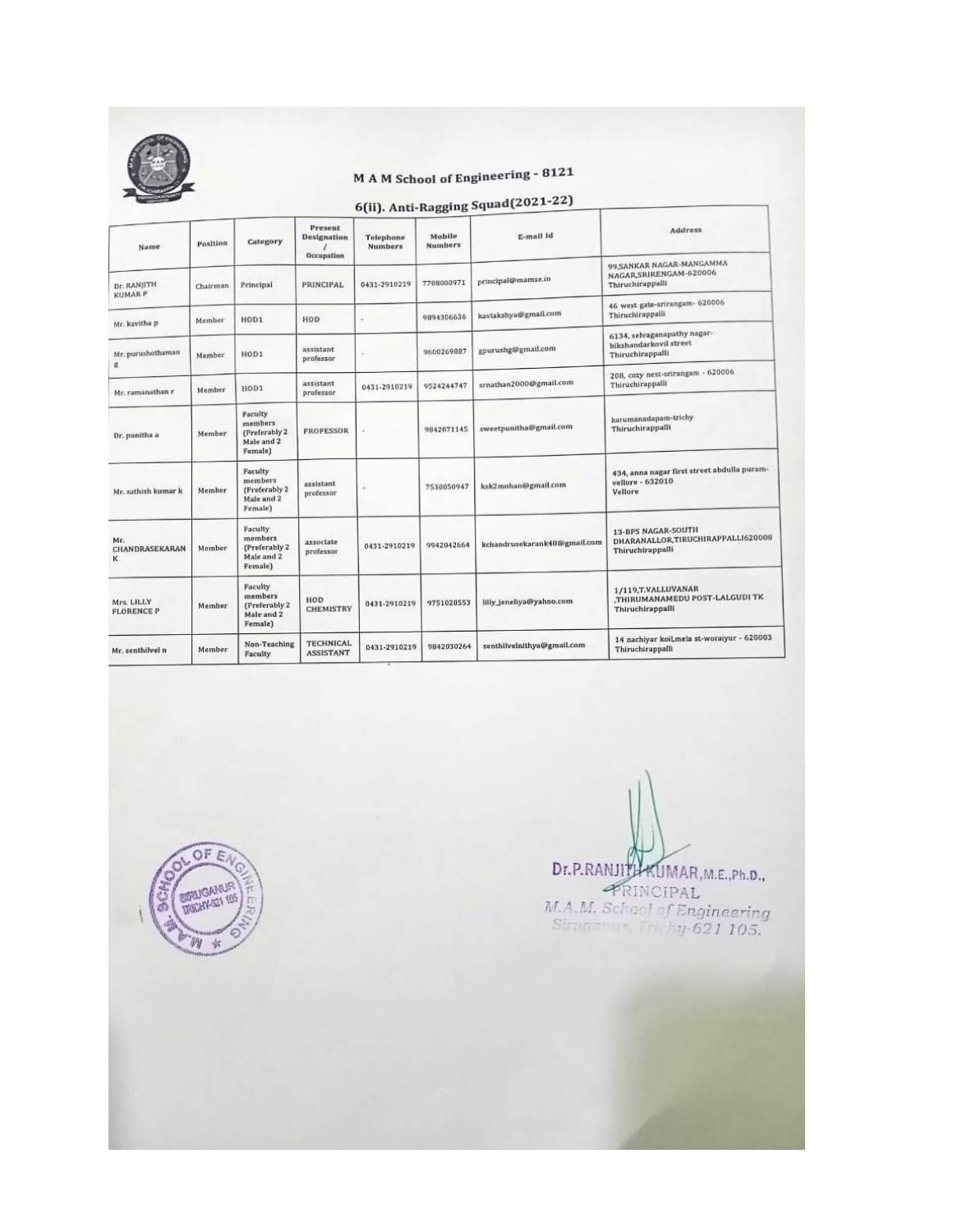

#### **MAM School of Engineering - 8121**

#### 6(i).Anti-Ragging Committee (2021-22)

| 3L<br>No                | <b>Name</b>                | Position      | Category                                     | Present Designation / Occupation     | Telephane<br><b>Numbers</b> | <b>Mobile</b><br>Numbers | E-mail Id.                               | Address                                                                                                              |
|-------------------------|----------------------------|---------------|----------------------------------------------|--------------------------------------|-----------------------------|--------------------------|------------------------------------------|----------------------------------------------------------------------------------------------------------------------|
| x                       | <b>Ве. КАМИТИ КОМАК Р.</b> | Chairman      | Principal                                    | <b>FRINCIPAL</b>                     | 0431-2910219                | 7208000971               | principal@mamse.i<br>'n.                 | 99 SANKAR NAGAR - MANGAMMA<br>NAGAR SRIRENGAM TIRUCHIRAPPALLI-620006<br>Thiruchirappalli                             |
| ×                       | Mrs. halakirthiga s        | Member        | <b>Police Department</b>                     | <b>POLICE INSPECTOR</b>              | 0431-2650255                | 9490100670               | manuahoolongg@y<br>ahoo.co.in            | inspector of police ><br>struganit, tiruchirappalli-621105<br>Thiruchtrappalli                                       |
|                         | Mr. sakilvivel murugan m   | Member        | Revenue/Taluk/Civil<br>/Officers             | Thasildhar                           |                             | 9445000006               | thasildarmanachan<br>allur@gmail.com     | tabak niffer, mannachanalker - ttruchirapalli<br>$-623005$<br>Thiruchirappalli                                       |
| ٠                       | Mr. EHASKARAN II.          | Member        | Official of NGD                              | <b>CARRER COUNSELLOR</b>             |                             | 9859973208               | <b><i>BHASICARANMED</i></b><br>GMAIL COM | NO 1 JAYA NAGAR 15T CROSS, 15T STREET.<br>KARUMANDAPAM - 620001<br>Thiruchimppalli                                   |
| s                       | Mr. givavudeen k           | Member        | <b>Representatives of</b><br>parents         | representative of parents.           |                             | 6385537423               | halifanasifa17@gm<br>all.com             | 29/5, ambarasha gallivasal street, pslakirni-<br>trichy - 620008<br><b>Thiruchirappalli</b>                          |
| ۵                       | Mr. viswa p                | Member        | Representatives of<br>Students               | <b>III YEAR Mechatronics STUDENT</b> |                             | 8925713142               | mechwizard099@g<br>mail cum              | 1/2004, jothinagar, 2nd street, sakkarakottal.<br>collectorate po - raminathapuram - 623303<br><b>Bamenathasyzam</b> |
| э                       | Mr. vishnu p               | Member        | <b>Representatives</b> of<br><b>Students</b> | <b>WYEAR EEE STUDENT</b>             |                             | 0925713142               | vishnupv301@gma<br>Il cons               | kovil street - thiravannsmalal - 606601<br>Tiruyannemalat                                                            |
| $\mathbf{u}$            | Mr. kulothungsn 1          | Member        | Representatives<br>Non-Teaching              | <b>GFFICE superintendent</b>         | 0431-2910219                | 6379009622               | mamachoolenga@y<br>ation co.in           | no.1 tolgate.pitchandarioti - tiruchirapalli-621112<br>Thiruchirappalli                                              |
| ٠                       | Dr. kumar r                | <b>Others</b> | doctor                                       | psychiatrist                         |                             | 9443226662               | mamsepachy@ma<br>mse in                  | 112,north st - trichy<br>Thiruchirappalli                                                                            |
| 10                      | Dr. lilliy florence p.     | Others        | teaching staff                               | teaching staff                       |                             | 9751020553               | davidility florence<br>@gmati.com        | 1/11 kodi st. t.valavanoor.thirumanamedu, -<br>laigudi<br>Thiruchirappalli                                           |
| $\overline{\mathbf{1}}$ | Mr. ramanathan r           | Others        | teaching staff                               | <b>hod mechanical</b>                |                             | 0524244747               | srnathan2000@gm<br>all.com               | flat no 410,002y hest apartment.amma mandapam<br>magnative-<br>Thiruchirappalli                                      |
| 12                      | Mr. punithan La.           | Others        | legal advisor                                | aifvocate                            |                             | 9944480115               | advocatepunithan<br><b>Ozmall</b> com    | tap law office.karur bypass road - tiruchirapalli -<br>520017<br>Thiruchirappaili                                    |
| 13                      | Dr. asar s.m.              | <b>Others</b> | Medical Officer                              | <b>Dector</b>                        |                             | 9840940003               | alkarpeer@gmails<br><b>OET</b>           | raja colony - tiruchirapalii - 820001<br>Thiruchtrappalli                                                            |
| 14                      | Mr. randeep raj kumar k    | Others        | <b>Psychologist</b>                          | Psychologist                         |                             | 9843795750               | randeep psycologi<br>st@hotmall.com      | 10 nehryu nagar - trichy.<br>Thiruchirappalls                                                                        |
| 15                      | Mr. saravanan r            | Others        | <b>Scientistist</b>                          | <b>journalist</b>                    |                             | 9994383096               | mamsejourn@mam<br>su.inc.                | ni 9 esst st - TIRUCHIKAPPALLI<br><b>Thiruchirappalli</b>                                                            |

Dr.P.RAN KUMAR, m.e., ph.d., M.A.M. School of Engineering<br>Siruganur, Trichy-621 105.

### **VII. ADMISSION**

\* Number of seats sanctioned with the year of approval.Number of sanctioned Intake B.E. **420** M.E. : **18**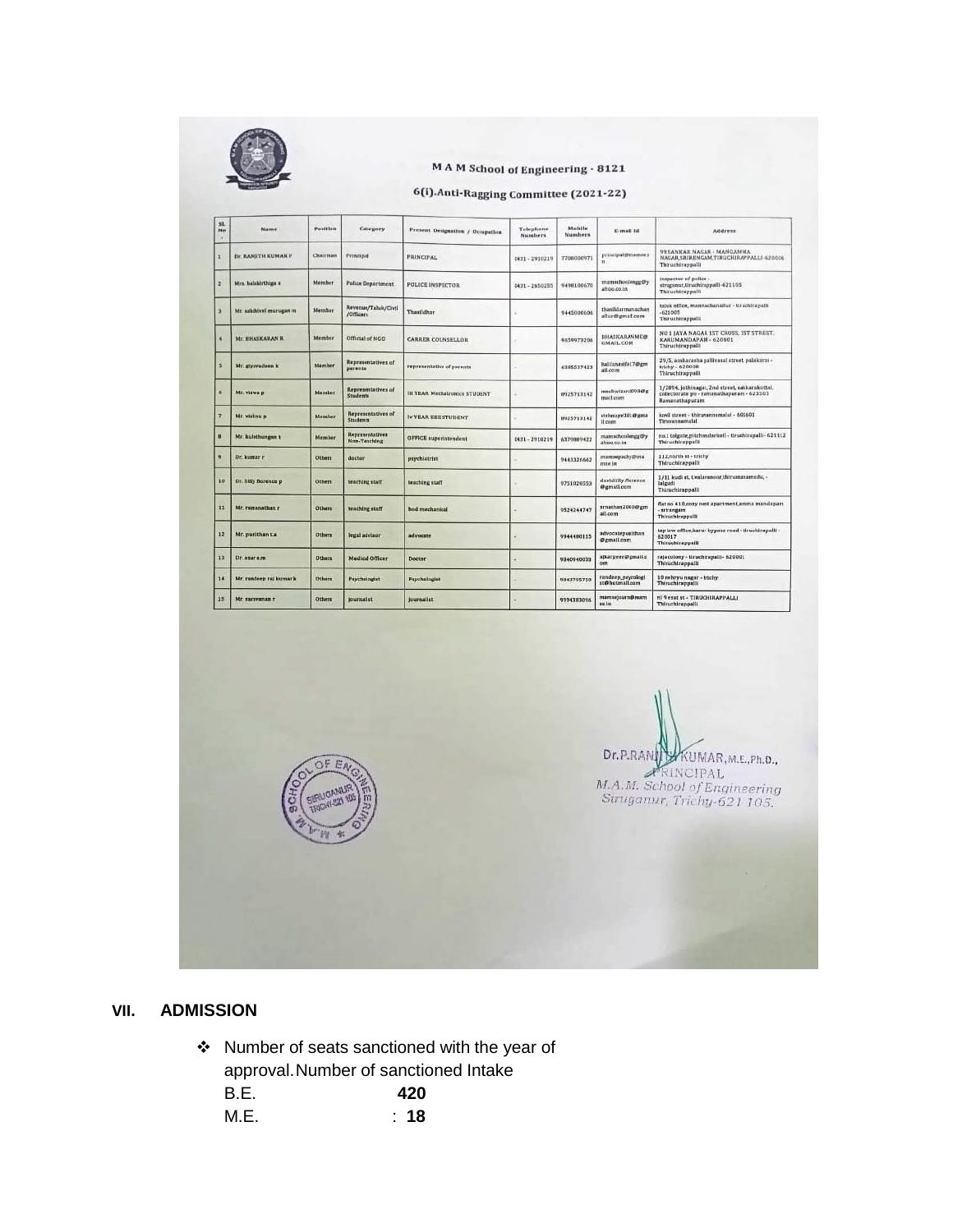Earlier approval : F.No. Southern/1-9318179278/2021/EOA Dated:07-Jul-2021) (2021 – 22)

| SI.N<br>O | Programme           | Year      | Governme<br><b>ntQuota</b> | <b>Manageme</b><br><b>ntQuota</b> | <b>NR</b> | <b>Total</b> |
|-----------|---------------------|-----------|----------------------------|-----------------------------------|-----------|--------------|
| 1.        | $UG - B.E.$         | 2021-2022 | 180                        | 64                                |           | 244          |
| 2.        | UG<br>B.E.(Lateral) | 2021-2022 | 29                         | 30                                |           | 59           |
| 3.        | PG-M.E.             | 2021-2022 | 0                          | 11                                |           | 11           |

Number of students admitted under various categories each year in the last year(2020-2021)

**Fees:** As Per Anna University Norms.

### **VIII. ADMISSION PROCEDURE**

 Mention the admission test being followed, name and address of the Test Agency andits URL (website).

### **No entrance examination in Tamil Nadu,**

- **1. For Government Quota admission, the students will be called for counseling,conducted by the Anna University, Chennai.**
- **2. Ranking through consortium for Management Quota.**

### **IX. INFORMATION OF INFRASTRUCTURE AND OTHER**

### **RESOURCES AVAILABLELIBRARY :**

**Total area of the Library - 420 sq.m.**

| S.No         | Course(s)        | <b>Number</b><br>of titles of<br>thebooks | <b>Number</b><br>Οf<br><b>Volumes</b> | <b>Number</b><br>οf<br><b>National</b><br><b>Journals</b> | Number of<br>internation<br>alJournals |
|--------------|------------------|-------------------------------------------|---------------------------------------|-----------------------------------------------------------|----------------------------------------|
|              | <b>BE(AERO)</b>  | 405                                       | 1880                                  | 6                                                         | 6                                      |
| $\mathbf{2}$ | <b>BE(CSE)</b>   | 562                                       | 2421                                  | 6                                                         | 6                                      |
| 3            | <b>BE(ECE)</b>   | 667                                       | 2996                                  | 6                                                         | 6                                      |
| 4            | BE(EEE)&ME(PED)  | 631                                       | 3145                                  | 12                                                        | 12                                     |
| 5            | BE(MECH)&ME(CIM) | 577                                       | 3878                                  | 12                                                        | 12                                     |
| 6            | <b>BE(MECHT)</b> | 482                                       | 1696                                  | 6                                                         | 6                                      |
|              | S&H              | 668                                       | 2926                                  | 6                                                         | 6                                      |